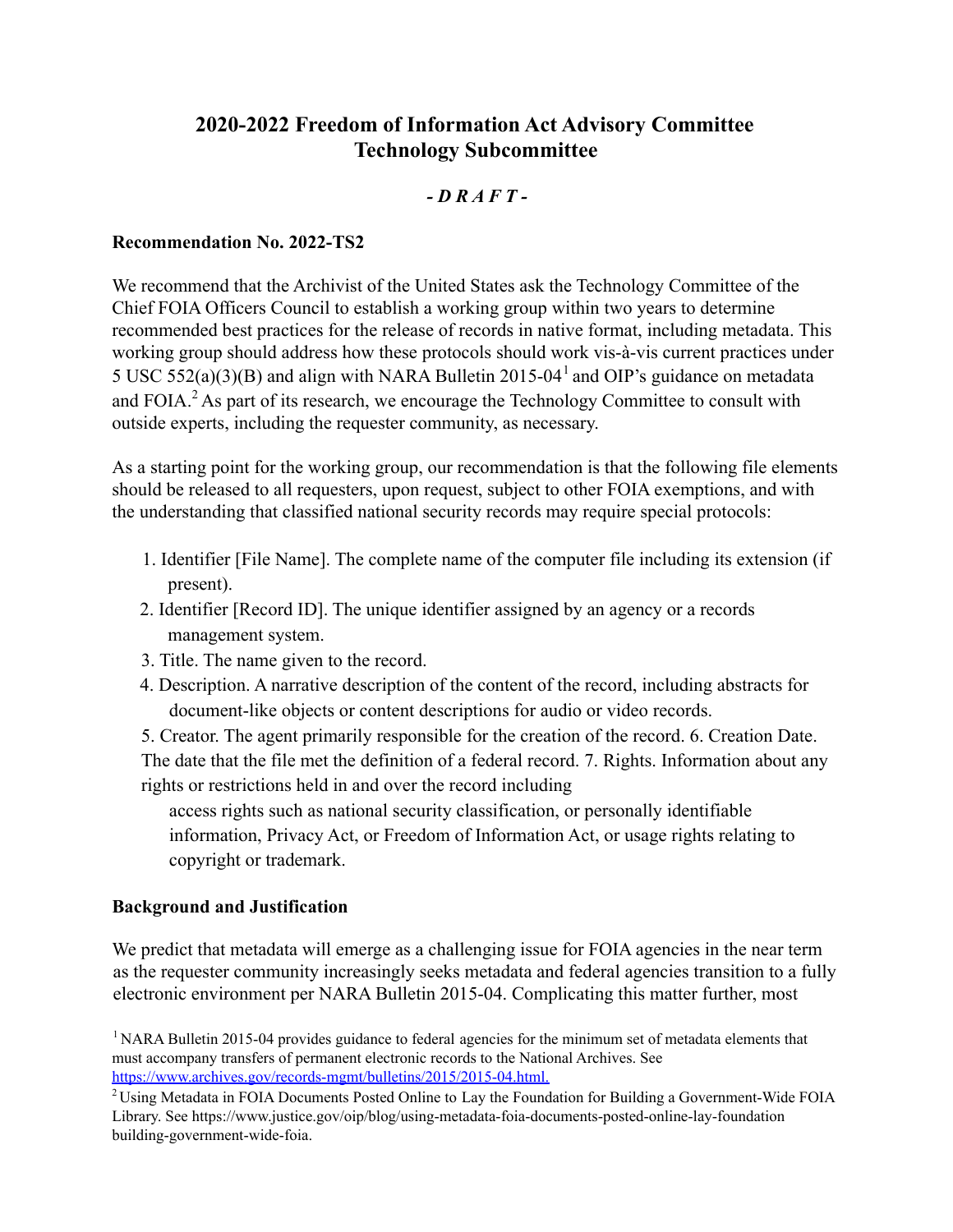#### 1 D R A F T

common software programs used by FOIA offices do not allow for the processing of metadata. Other agencies typically release documents in "flattened" PDFs with nothing in native format.

Additionally, the Technology Subcommittee considered whether this recommendation should also include the option for the Archivist to establish an advisory committee. However, we determined that it would be more appropriate for the Technology Committee of the CFO Council to conduct this work in consultation with the requester community.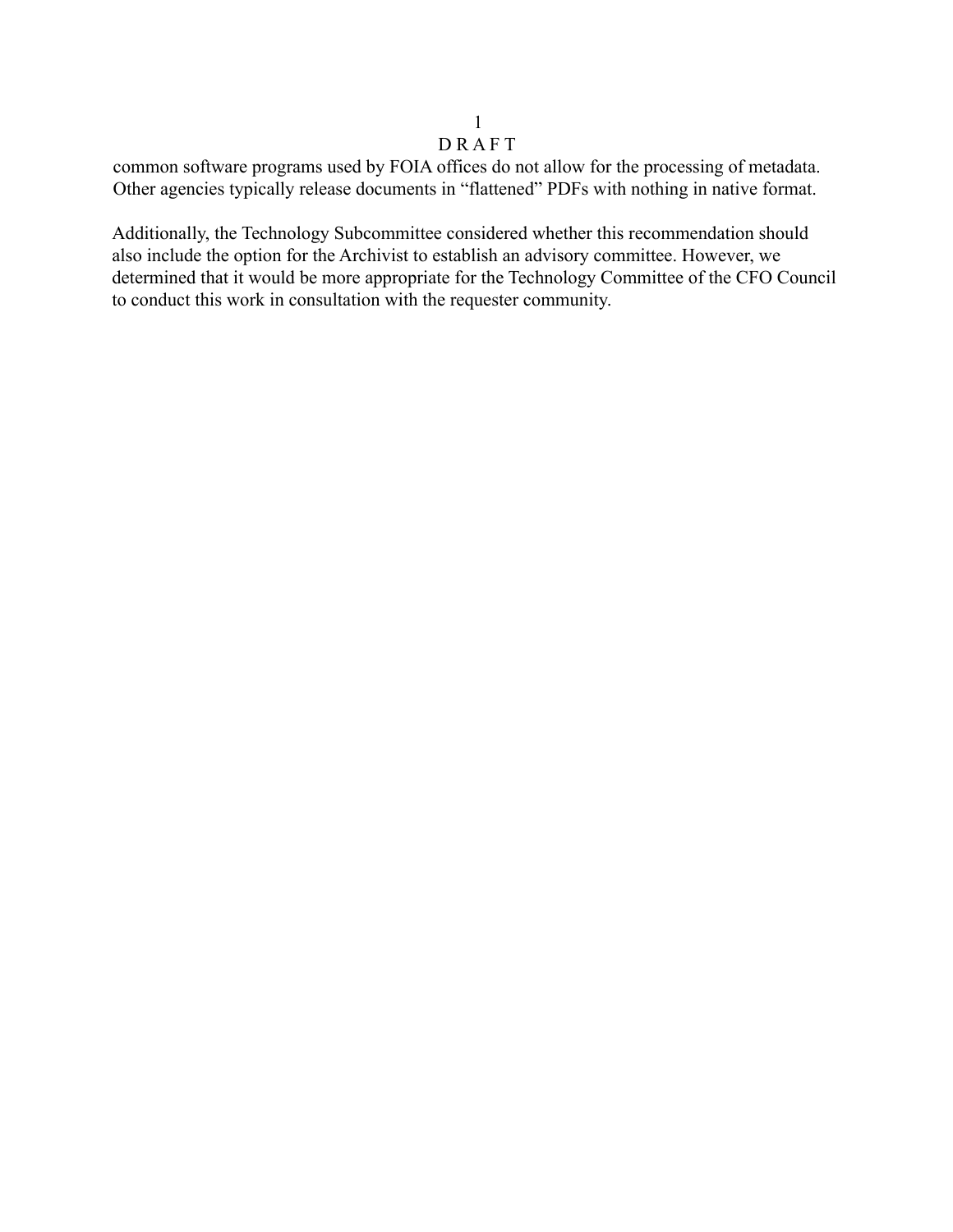## D R A F T

## **Recommendation No. 2022-TS3**

We believe that the following two (2) recommendations from the 2016-2018 FOIA Advisory Committee should be implemented, with the following revisions, within a two-year period following the release of this Report:

1. Encourage the 508 Compliance and Collaborative Tools Working Group of the Technology Committee of the Chief FOIA Officers Council to continue to research and recommend options for agencies to resolve the inherent conflicts that exist between FOIA's proactive disclosure requirements and Section 508 of the Rehabilitation Act, until a suitable legislative solution is enacted. For example, this working group could provide guidance and recommendations, including business requirements, to the commercial FOIA processing vendors to ensure that 508 compliance technology is incorporated into software solutions.

2. We recommend that [FOIA.gov,](https://FOIA.gov) as well as commercial portals, allow for the full text searching of FOIA logs. Additionally, agencies should proactively publish FOIA logs in the agency's electronic reading room (often referred to as FOIA Libraries) on an ongoing basis, at least quarterly, unless the agency receives 50 or less requests per year, in which case annually or semi annually would be appropriate.

To be most useful, agency FOIA logs should contain, at a minimum, each of the following fields in either Excel or CSV format, in preference to PDF:

- a) Tracking number of the request.
- b) Date of the request.
- c) Name of the requester, provided it is not a first-party requester (i.e., someone asking for records on himself or herself) – to be most useful, the agency should publish the names of all third-party requesters; the agency should also alert requesters that they will publish the names of third-party requesters in their FOIA logs.
- d) Organizational affiliation of the requester, if identified in the request.
- e) Whether the request was processed under the Privacy Act as well.
- f) Subject matter of the request.
- g) Status of the request (pending, closed, etc.).
- h) Fee category assigned to requester, if applicable (commercial, educational, news media, other).
- i) Whether a fee waiver was requested.
- j) If a fee waiver was requested, whether it was granted.

#### **Background and Justification**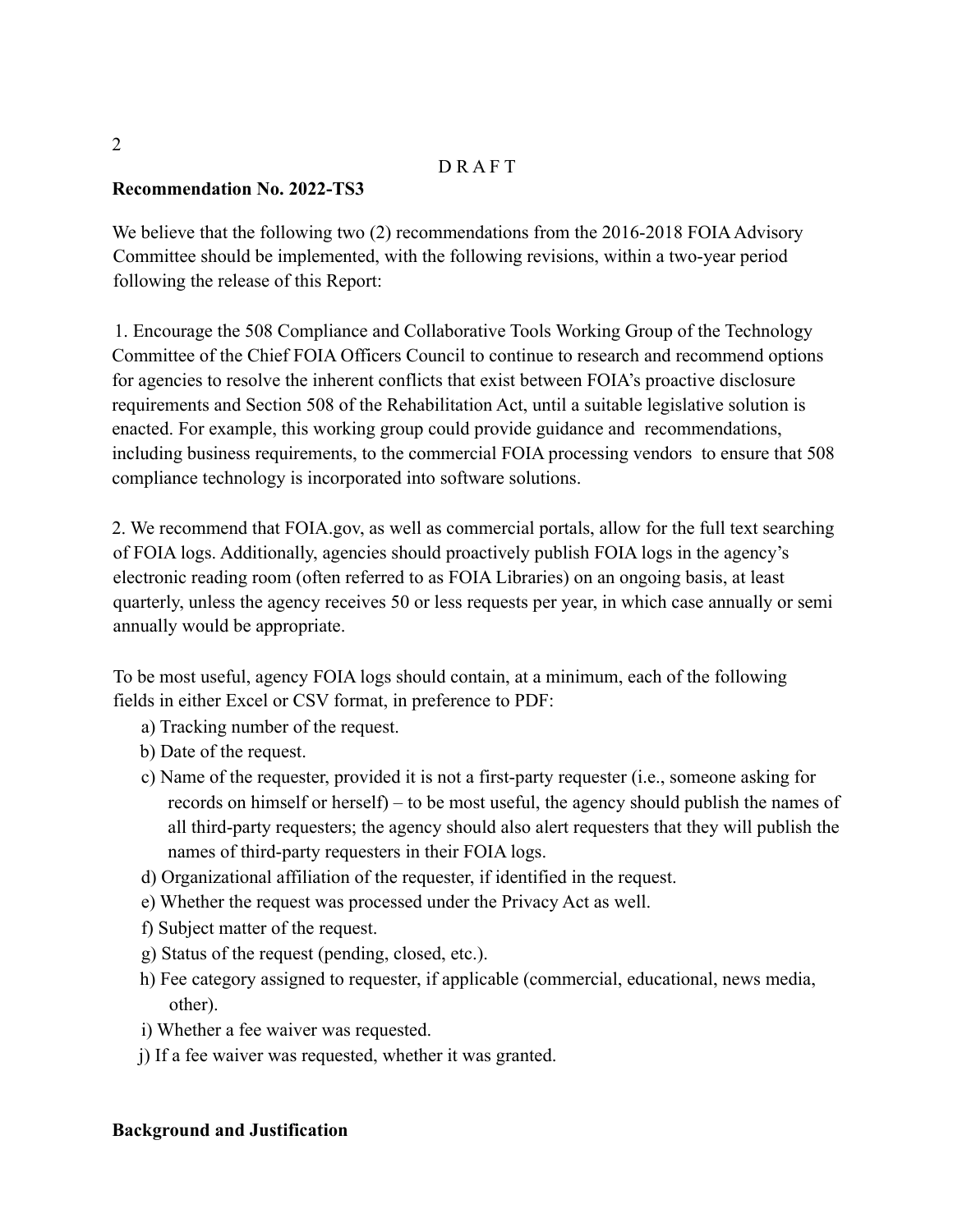# D R A F T

In line with the Charter for the FOIA Advisory Committee, we advocate continued pursuit of technological solutions within agencies, the requester community, and the tech community, to address the proactive disclosures of government records and data.<sup>3</sup>

For 508 compliance, the Technology Committee has determined that this recommendation may be more effectively handled by the 508 Compliance and Collaborative Tools Working Group of the Technology Committee of the Chief FOIA Officers Council. We recognize that OGIS has already made this recommendation to Congress, described this in two annual reports,<sup>4</sup> and has discussed it in recent Congressional testimony.<sup>5</sup> We believe that the 508 Working Group is better positioned to undertake additional research and data collection to enable the changes in legislation to enable the additional resources to implement the first part of this recommendation.

We believe that the second part of this recommendation will benefit the requester community by allowing individuals easier access to identify and obtain previously released records and thus resulting in more cost-effective and faster releases by agencies. Agencies already compile significant information on each request and by establishing standard expected categories, the FOIA logs become more legible and useful for the public.

Requiring the regular—possibly live—production of FOIA logs presents a low-cost mechanism that will both aid requesters and potentially reduce the burden on agencies. The public will have a clear view of what is being requested and what has been released. Production of the logs also may sync up with increased proactive disclosure. Released records could be conveniently appended to each log entry after they are produced. Further, FOIA logs have become a tool of those studying FOIA processes, and the standardization would benefit this community as well.

<sup>3</sup> FOIA Advisory Committee charter, under "Description of Duties": The FOIA Advisory Committee fosters dialogue between the Federal Government and the requester community, solicits public comments, and develops recommendations for improving FOIA administration and proactive disclosures. See, <https://www.archives.gov/ogis/foia-advisory-committee/2020-2022-term>.

# 3